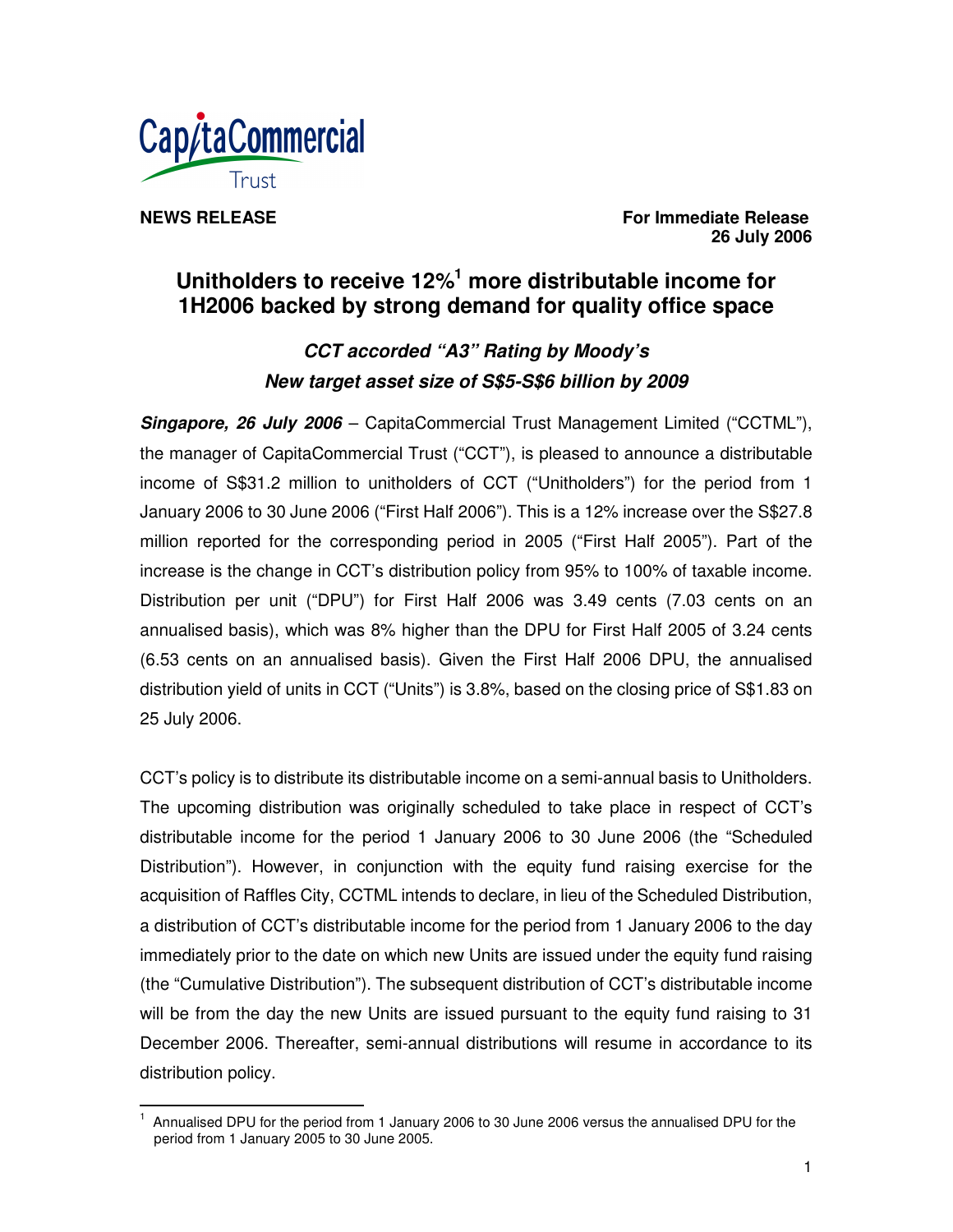The completion of the acquisition of Raffles City will be on 1 September 2006 and CCTML expects the equity fund raising for the acquisition of Raffles City to be completed by end August 2006. CCTML currently expects the DPU under the Cumulative Distribution to be between 4.58 cents and 4.63 cents, and no less than 4.58 cents<sup>2</sup>.

|                                                                                                                                   | <b>2Q 2006</b>             | 1H 2006                    |                                        |               |
|-----------------------------------------------------------------------------------------------------------------------------------|----------------------------|----------------------------|----------------------------------------|---------------|
|                                                                                                                                   | <b>Actual</b><br>(S\$'000) | <b>Actual</b><br>(S\$'000) | <b>Forecast</b><br>(S\$'000)           | Variance<br>% |
| Gross Revenue                                                                                                                     | 30.147                     | 59,812                     | 59,593                                 | 0.4           |
| Net Property Income                                                                                                               | 23.121                     | 44.948                     | 44.547                                 | 0.9           |
| Distributable Income                                                                                                              | 15,855                     | 31,249                     | 31,164                                 | 0.3           |
| <b>Distribution Per Unit</b><br>For the period<br>Annualised                                                                      | 1.77c<br>7.10¢             | 3.49 <sub>0</sub><br>7.03¢ | 3.48 <sub>0</sub><br>7.01 <sub>c</sub> | 0.3<br>0.3    |
| <b>Distribution Yield</b><br>- S\$1.66 per unit (closing price on 30 June 06)<br>- S\$1.83 per unit (closing price on 25 July 06) | $4.3\%$<br>3.9%            | 4.2%<br>3.8%               | 4.2%<br>3.8%                           |               |

### **Summary of CCT Results (First Half 2006)**

CCT's gross revenue for First Half 2006 was S\$59.8 million, an increase of S\$3.6 million or 6% over First Half 2005. Rental rates committed for renewals and new leases for CCT's properties in Singapore's central business district ("CBD") are above the respective micro-market average rents for the quarter ended 30 June 2006. Tenant retention for the CCT portfolio continues to be strong at 87% as at 30 June 2006 and the committed occupancy for the portfolio stands close to 100% $^3$  as at 30 June 2006.

# **CCT Accorded "A3" Rating by Moody's Investor Service ("Moody's")**

Moody's has for the first time accorded a family corporate rating of "A3" to CCT with a stable rating outlook. In accordance with Moody's global rating methodology for REITs and other commercial property firms (please refer to Moody's report entitled "Rating Methodology: REITs and Other Commercial Property Firms", published in January 2006), CCT's leading market position, strong franchise in the office segment as well as the high quality of its assets provide stable cash flow, and its overall performance falls within the

 $^{\text{2}}\,$  The actual DPU will be announced on or about 22 September 2006, after the management accounts of CCT for the relevant period have been finalised.

 $3$  Excludes the retail space in two properties - the Market Street Car Park and Golden Shoe Car Park – which are currently undergoing enhancement works.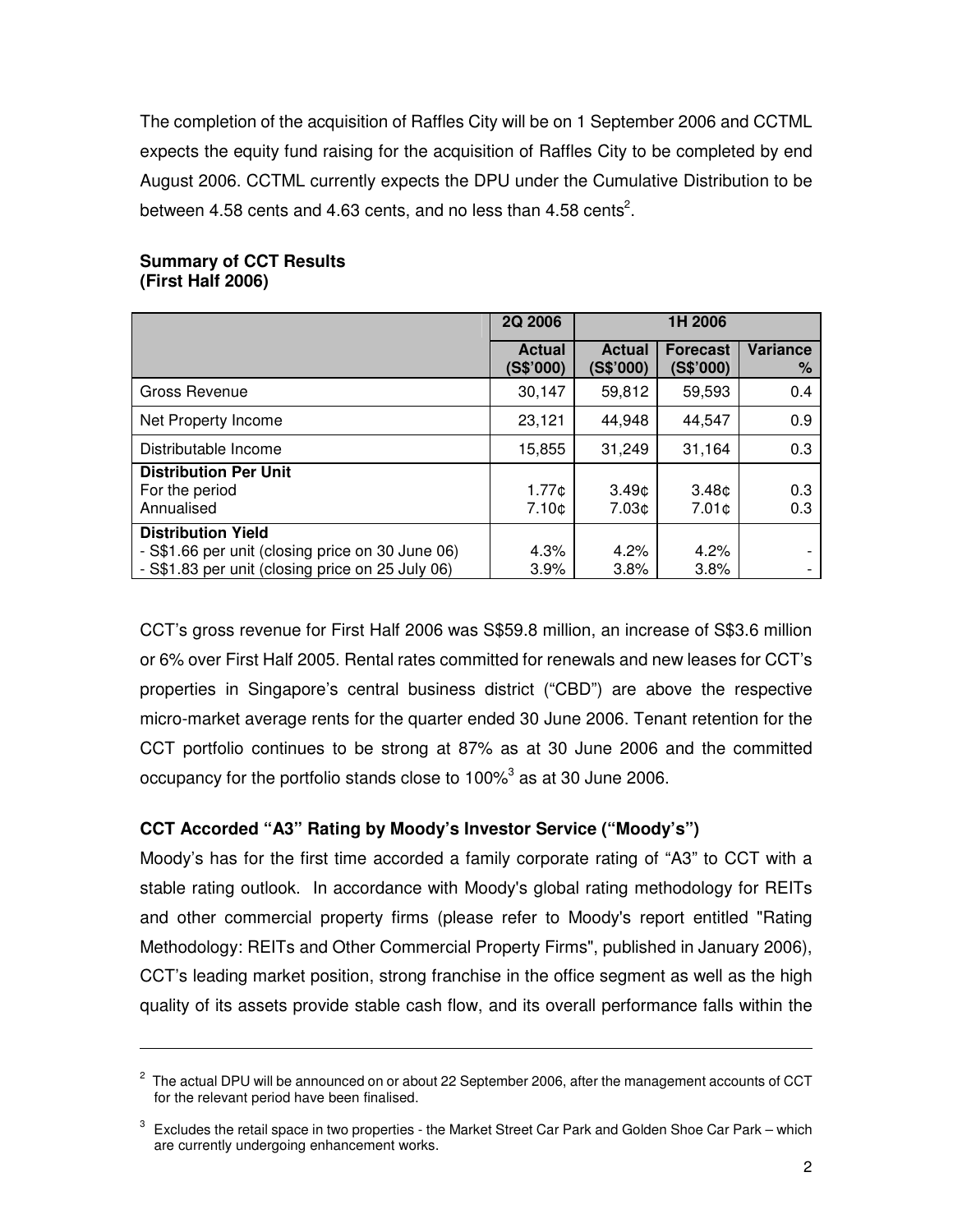single "A" rating profile. The quality tenant base and a spread-out lease expiry profile have mitigated a moderate level of asset and tenant concentration. Its sound management and strong access to the capital markets offset its weak liquidity profile and financial flexibility. In addition, CCT's close relationship with CapitaLand Limited allows it to leverage on the latter's asset and financial management expertise, brand name and extensive network for expansion, thereby supporting the "A3" rating. (Please refer to Moody's Press Release dated 26 July 2006 for more details).

Sum Soon Lim, Chairman of CCTML, said, "CCT is pleased to deliver a positive set of results for its Unitholders. Since listing in May 2004, CCT's DPU has grown by 24% and this can be attributed to the pro-active leasing, innovative asset enhancements and accretive acquisition strategies employed. With the impending completion of the acquisition of Raffles City later in this quarter, the asset size of CCT would have grown by 77% in just about two years. The overwhelming support given at our EGM earlier this month for the acquisition of Raffles City has given a strong mandate to the management. Moody's endorsement by way of an "A3" rating to CCT is another strong testament to the premier quality of CCT's portfolio and strategy. Going forward, we will continue to actively pursue opportunities in Singapore and abroad, to achieve our asset growth target of between S\$5 billion to S\$6 billion by 2009 and deliver higher and sustainable returns to our Unitholders."

David Tan, CEO of CCTML, said, "With the strengthening office property market, underpinned by firm demand resultant from robust economic growth and limited supply of premium office space, CCT will continue to benefit from the quality office assets in its portfolio. In the last quarter, leases signed are higher than the market average in the respective CBD micro-markets. All of our new committed leases also show positive rental reversions. Asset enhancement work at the Market Street Car Park and Golden Shoe Car Park are proceeding well and should contribute to CCT's revenue going forward. With the addition of Raffles City to CCT's portfolio by the third quarter of 2006, CCT will further strengthen its foothold in Singapore's downtown core. Finally, given our synergistic partnership with CapitaMall Trust, we should see further contributions from the Raffles City acquisition."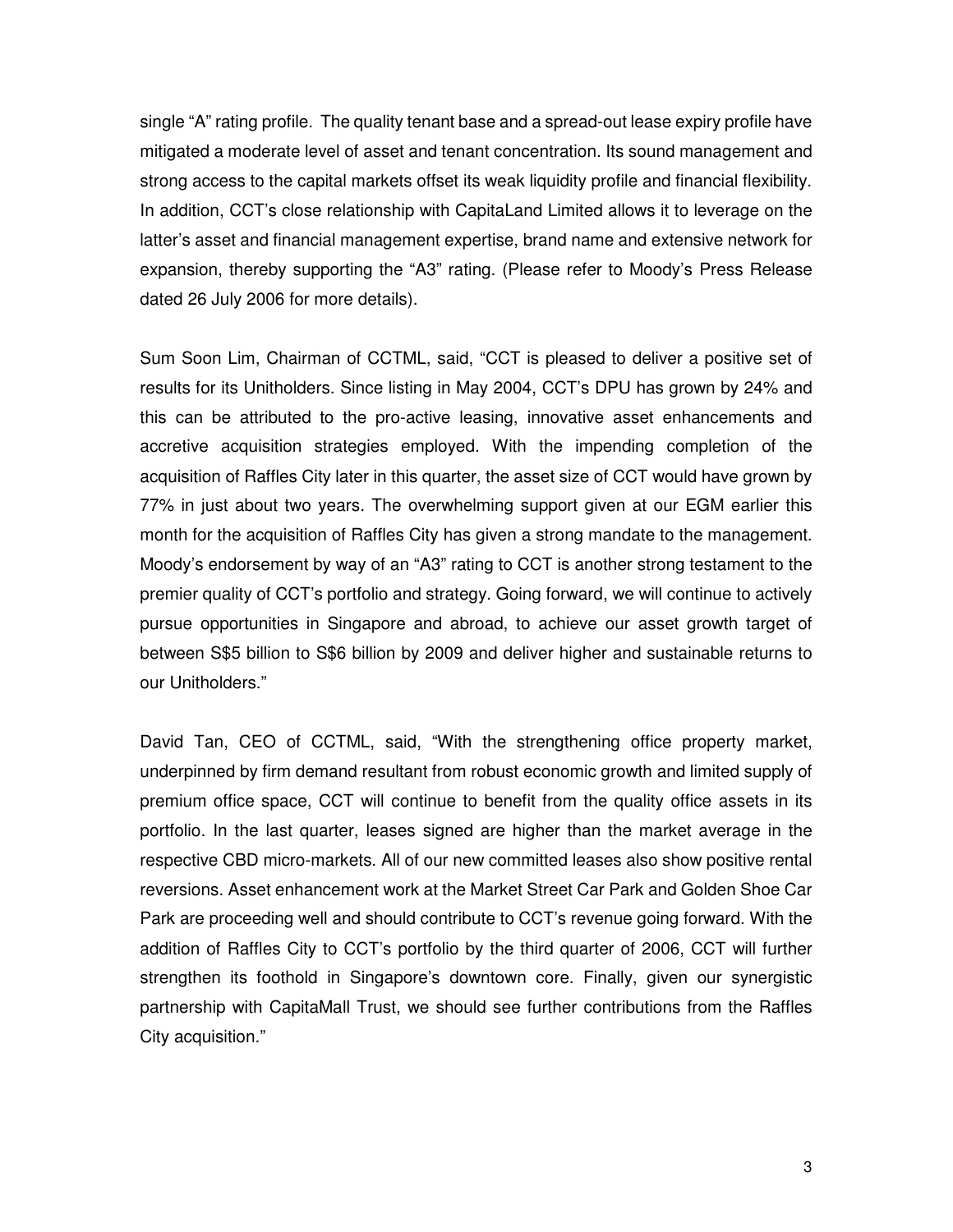#### **Market Street Car Park and Golden Shoe Car Park – Higher Rental Rates Achieved**

Asset enhancement work on the retail space at Market Street Car Park commenced in November 2005 and is expected to complete by September 2006. To-date, 74% of the retail space has been pre-leased at an average rental rate of S\$12.00 per sq ft per month, 38% higher than the average rent before the start of the asset enhancement work.

Golden Shoe Car Park's asset enhancement work started in March 2006 and is being carried out in stages. About 83% of retail space has been pre-leased at an average rental rate of S\$13.50 per sq ft per month, 22% higher than the average rent before the start of the asset enhancement work.

The new retail space will increase human traffic and enhance the use of the two car parks. Established operators like Coffee Club and Killiney Kopitiam will act as meeting points for the office crowd, while shops such as 7-Eleven, Guardian Pharmacy and Times Bookshop provide convenience services.

#### **Singapore – Raffles City Acquisition**

At an extraordinary general meeting held on 13 July 2006, Unitholders overwhelmingly approved all resolutions including those relating to the joint acquisition of Raffles City together with CapitaMall Trust and the issue of new Units to part finance the acquisition. Accordingly, RCS Trust, the special purpose vehicle which is used to hold Raffles City was constituted on 18 July 2006. RCS Trust is 60% owned by CCT and 40% owned by CapitaMall Trust. RCS Trust has signed the Sale and Purchase Agreement in connection with the acquisition with Tincel Properties (Private) Limited on 18 July 2006 and the completion date is 1 September 2006.

CCT will commence in August 2006 its equity fund raising exercise (including a preferential offering) to raise the proceeds to complete the acquisition of Raffles City. CCT, has today, also announced the books closure date of 11 August 2006 for the purpose of determining the entitlement to the provisional allocation of Singapore Registered Unitholders' under the proposed preferential offering.

#### **Singapore Office Market Outlook**

Advance estimates by Singapore's Ministry of Trade and Industry showed that real gross domestic product ("GDP") rose by 7.5% in the second quarter of 2006 compared to the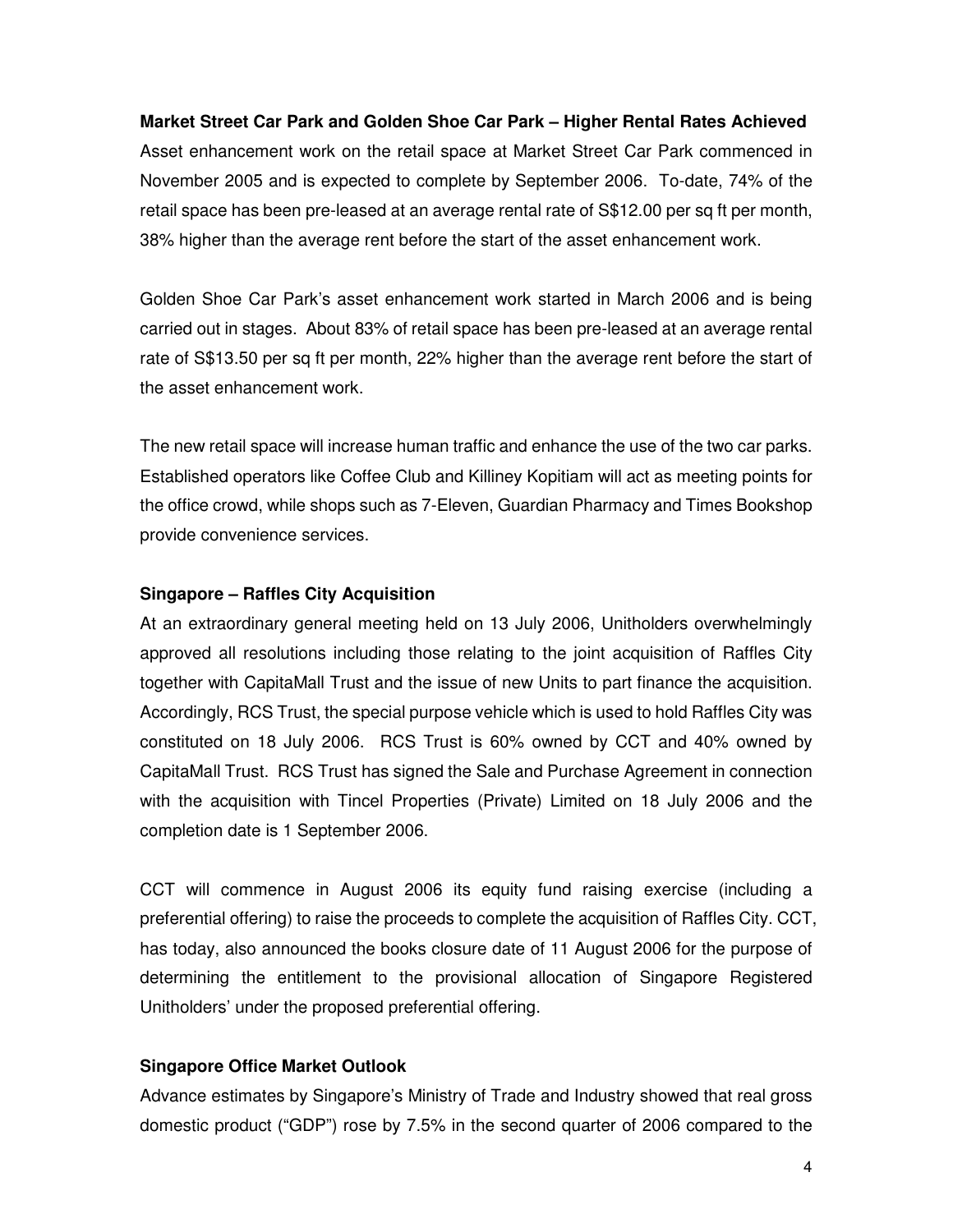same period last year. URA reported that islandwide office occupancy rate was 88.0% as at end-March 2006, compared to 85.0% a year ago. According to CB Richard Ellis (Pte) Ltd's Q2 2006 MarketView, prime office rents as at end-June 2006 reached S\$6.00 psf per month, up from S\$5.60 psf per month in the previous quarter. In view of the current positive market condition, CB Richard Ellis has revised their previous year end projections of S\$6.50 psf per month and S\$7.20 psf per month for prime office rents and Grade A office rents to S\$7.00 psf per month and S\$8.00 psf per month respectively by end-2006.

### **Kuala Lumpur Office Market Outlook**

The prime office market in Kuala Lumpur, Malaysia is still performing well. Prime Grade A rents continued to move up according to Colliers International Regional Research May 2006 Quarterly Update. The average office rental increased 2% quarter on quarter to RM5.04 per sq ft per month as at the end of 1Q 2006. With buoyant demand for prime office space, office rentals are predicted to rise 5% to RM5.30 per sq ft per month over the next 12 months.

# **About CapitaCommercial Trust** (www.cct.com.sg)

CCT is Singapore's first commercial property trust with a market capitalisation of S\$1.6 billion based on the closing price of S\$1.83 per unit on 25 July 2006. It aims to own and invest in real estate and real estate-related assets which are income producing and used, or predominantly used, for commercial purposes. CCT currently owns a S\$2.2 billion portfolio of eight prime properties in Singapore and an office asset in Kuala Lumpur, Malaysia. The properties are Capital Tower, 6 Battery Road, HSBC Building, Starhub Centre, Robinson Point, Bugis Village, Golden Shoe Car Park and Market Street Car Park in Singapore, and Wisma Technip in Malaysia.

CCT is managed by an external manager, CCTML, which is an indirect wholly-owned subsidiary of CapitaLand Limited, one of the largest listed real estate companies in Asia.

#### **Issued by :**

**CapitaCommercial Trust Management Limited** (Company registration no. 200309059W)